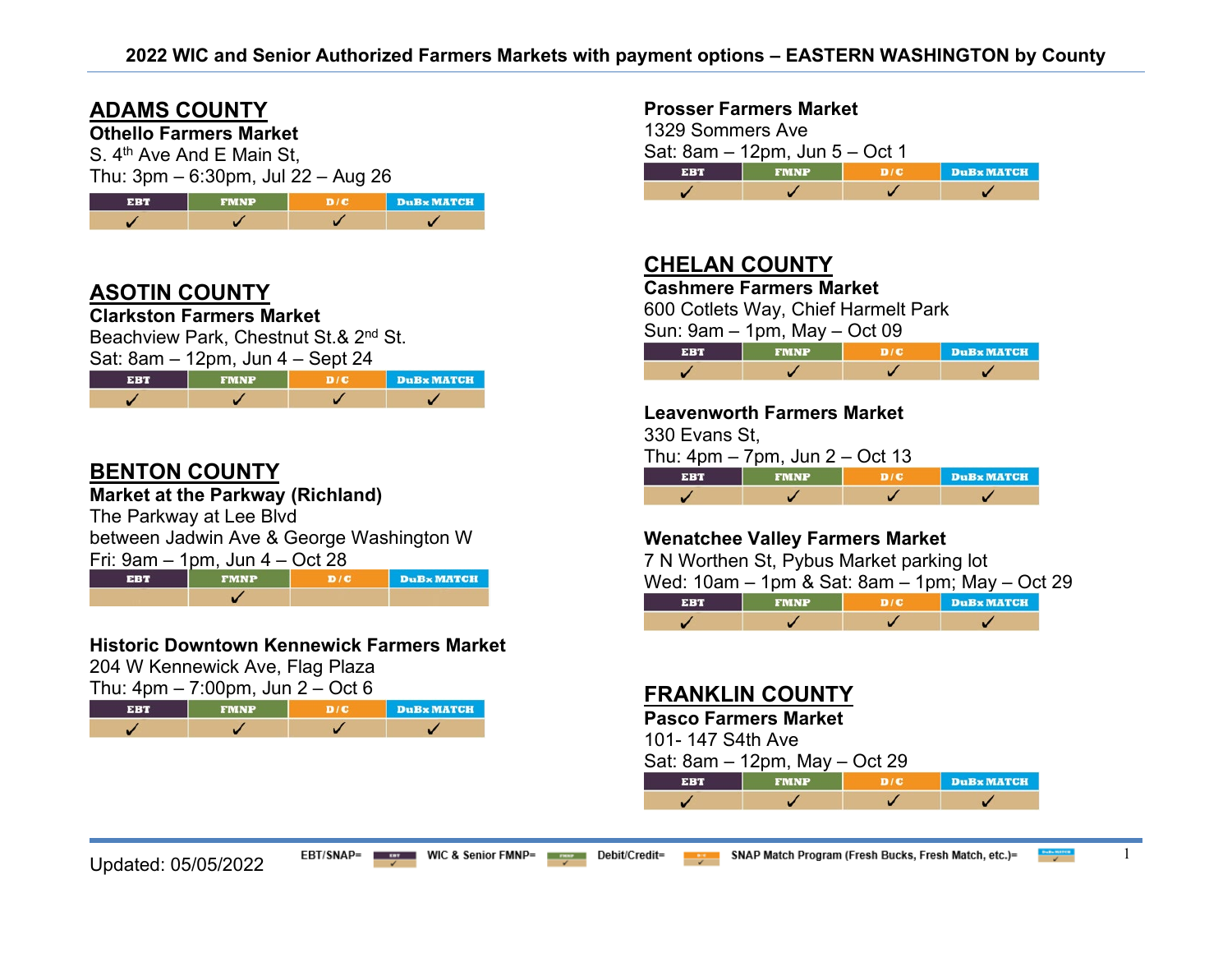# **GRANT COUNTY**

## **Moses Lake Farmers Market**

401 W 4th Ave, McCosh Park  $Sat: 8am = 1nm$  May  $=$  Oct 29

| $\theta$ oals $\theta$ is the state of $\theta$ is the state of $\theta$ |             |  |            |
|--------------------------------------------------------------------------|-------------|--|------------|
| <b>FBT</b>                                                               | <b>FMNP</b> |  | DuBx MATCH |
|                                                                          |             |  |            |

## **Quincy Farmers Market**

10 B St SE Sat: 9am – 1pm, Jun 4 – Sept 24

| 4 SH 2 M 3 | <b>FMNP</b> | <b>DuBx MATCH</b> |
|------------|-------------|-------------------|
|            |             |                   |

## **KITTITAS COUNTY**

**Cle Elum Public Market**

100 E 1st St

|  | Sat: 10am – 2pm, Jun 4 – Sept 3 |
|--|---------------------------------|
|  |                                 |

| $-3.542$ | SMNP | <b>DuB</b> <sub>x</sub> MATCH |
|----------|------|-------------------------------|
|          |      |                               |

## **Ellensburg Farmers Market**

E 4<sup>th</sup> Av, between Pearl & Ruby St



### **Roslyn Farmers Market**

Pennsylvania Ave, between Hwy 903 1<sup>st</sup> & 2<sup>nd</sup> St Sun: 10am – 2pm, Jun 12 – Sept 9

|  | <b>DuB</b> <sub>x</sub> MATCH |
|--|-------------------------------|
|  |                               |

# **KLICKITAT COUNTY**

**Goldendale Farmers Market** 903 E. Broadway Sat: 9am – 2pm, May – Sept 24 **EBT FMNP**  $D/C$ **DuB**x MATCH ✓  $\checkmark$ ✓

## **White Salmon Farmers Market**

282 N Main Ave, between Washington and Lincoln Tue:  $4 \text{nm} - 7 \text{nm}$ , Jun  $14 -$  Sept  $20$ 

| .      |             | $-$ - $-$ - $-$ |                   |
|--------|-------------|-----------------|-------------------|
| 31 M T | <b>FMNP</b> |                 | <b>DuBx MATCH</b> |
|        |             |                 |                   |

## **OKANOGAN COUNTY**

**Methow Valley Farmers Market (Twisp)** 

201 Hwy 20 S, Parking Lot

Sat: 9am – 12pm, April – Oct 29

| se s | <b>FMND</b> | <b>DuB</b> MATCH |
|------|-------------|------------------|
|      |             |                  |

## **Okanogan Valley Farmers Market (Okanogan)**

999 2nd Ave N, Legion Park

Tue & Sat: 9am – 1pm, May – Oct 29

|  | . | <b>DuBx MATCH</b> |
|--|---|-------------------|
|  |   |                   |

## **Okanogan Valley Farmers Market (Omak)**

Omak Eastside Park, across bridge from Downtown

Tue:  $3:30 - 6:30$ pm, Jun  $21 - Oct$  25

|  | <b>DuBx MATCH</b> |
|--|-------------------|
|  |                   |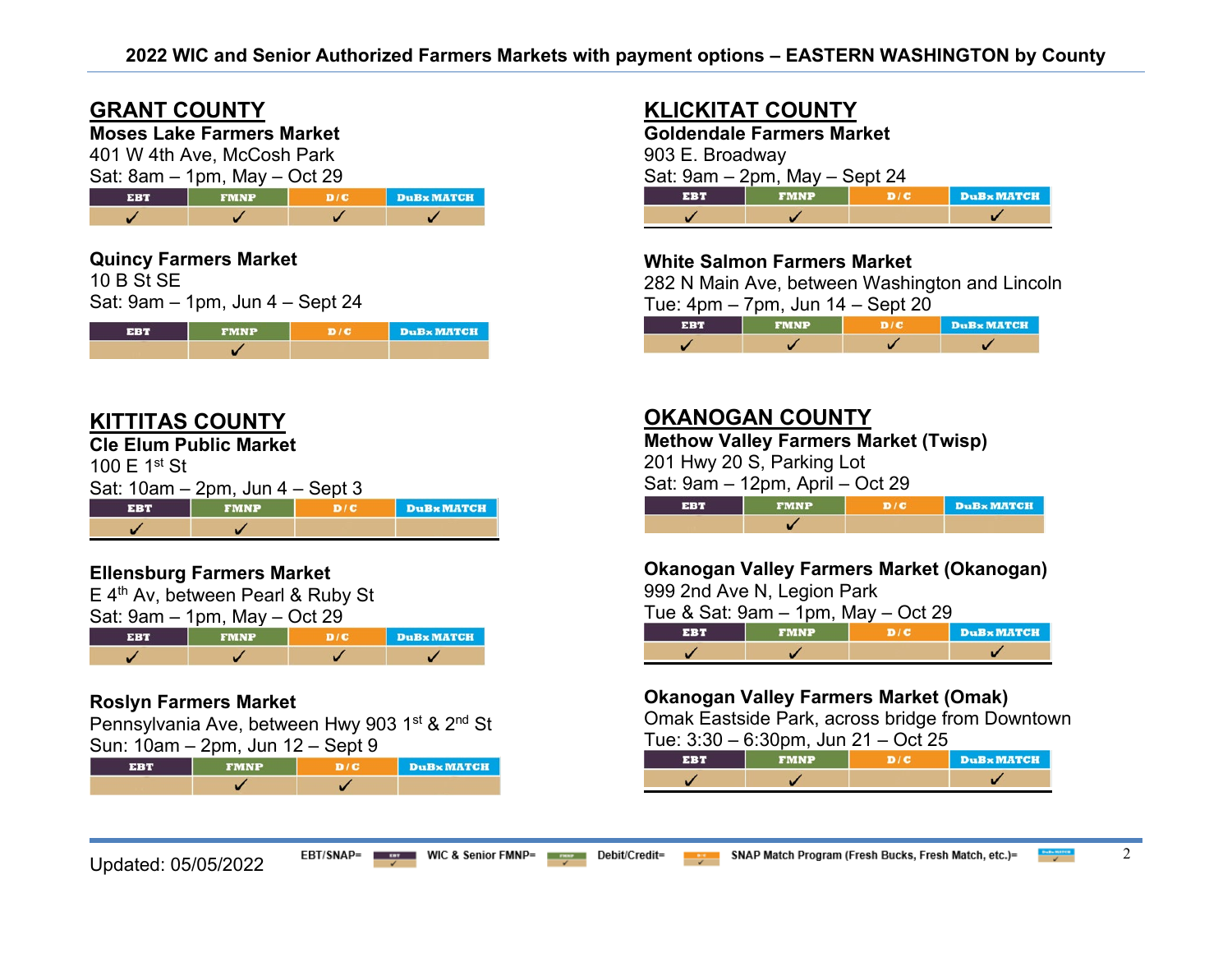#### **Oroville Farmers Market**

| 1276 Main St, behind library                          |  |  |  |  |  |
|-------------------------------------------------------|--|--|--|--|--|
| Sat: $9am - 1pm$ , May $-$ Oct 29                     |  |  |  |  |  |
| <b>DuBx MATCH</b><br>D/C<br><b>EBT</b><br><b>FMNP</b> |  |  |  |  |  |
|                                                       |  |  |  |  |  |

#### **Tonasket Farmers Market**

|     | 203 Hwy 97 N, Triangle Park    |     |          |
|-----|--------------------------------|-----|----------|
|     | Thu: $2pm - 6pm$ , May $-$ Nov |     |          |
| EBT | <b>FMNP</b>                    | D/C | DuBx MAT |
|     |                                |     |          |

## **PEND OREILLE COUNTY**

## **Newport Farmers Market**

236 S Union Ave, Parking lot  $Sat: 0$ am 1pm,  $Mau$ ,  $\tilde{Q}$ ct 20

| $\mathsf{Gal}$ . $\mathsf{Gal} \mathsf{H} = \mathsf{I}\mathsf{H} \mathsf{H}$ , May $\mathsf{H} \cup \mathsf{GL}$ 29 |  |  |                   |
|---------------------------------------------------------------------------------------------------------------------|--|--|-------------------|
|                                                                                                                     |  |  | <b>DuBx</b> MATCH |
|                                                                                                                     |  |  |                   |

# **SPOKANE COUNTY**

**Cheney Farmer's Market** 

| 1011 First St                        |  |  |                  |  |  |
|--------------------------------------|--|--|------------------|--|--|
| Tue: $10am - 2pm$ , Jun $4 - Oct 08$ |  |  |                  |  |  |
| D/C<br><b>EBT</b><br><b>FMNP</b>     |  |  | <b>DuBxMATCH</b> |  |  |
|                                      |  |  |                  |  |  |

## **Emerson-Garfield Farmers Market (Spokane)**

2310 N Monroe St, corner of Montgomery & Monroe St Fri, 3pm – 7pm, Jun 3 – Sept 30

|  | <b>DuBx MATCH</b> |
|--|-------------------|
|  |                   |

#### **Fairwood Farmers Market (Spokane)**

| 319 Hasting Rd |                                   |     |                   |
|----------------|-----------------------------------|-----|-------------------|
|                | Tue: $3pm - 7pm$ , May $-$ Oct 11 |     |                   |
| <b>EBT</b>     | <b>FMNP</b>                       | D/C | <b>DuBx MATCH</b> |
|                |                                   |     |                   |

**Hillyard Farmers Market (Spokane)** 

4001 N Cook St

Mon: 3pm – 7pm, Jun 06 – Oct 03

| ERT | <b>FMNP</b> | <b>DuBx MATCH</b> |
|-----|-------------|-------------------|
|     |             |                   |

### **Kendall Yard Night Market (Spokane)**

1335 W Summit Parkway

Wed: 4pm – 8pm, May – Sept 21

| <b>EBT</b> | <b>FMNP</b> | DuBx MATCH |
|------------|-------------|------------|
|            |             |            |

## **Liberty Lake Farmers Market**

1421 N Meadowood Ln, Town Square Park

Sat: 9am – 1pm, May – Oct 08

| <b>EBT</b> | <b>FMNP</b> | D/C | DuBx MATCH |
|------------|-------------|-----|------------|
|            |             |     |            |

#### **Millwood Farmers Market (Spokane)**

9100 E Frederick Ave

Wed: 3pm – 7pm, May – Oct 12

|  | DuBx MATCH |
|--|------------|
|  |            |

**CH**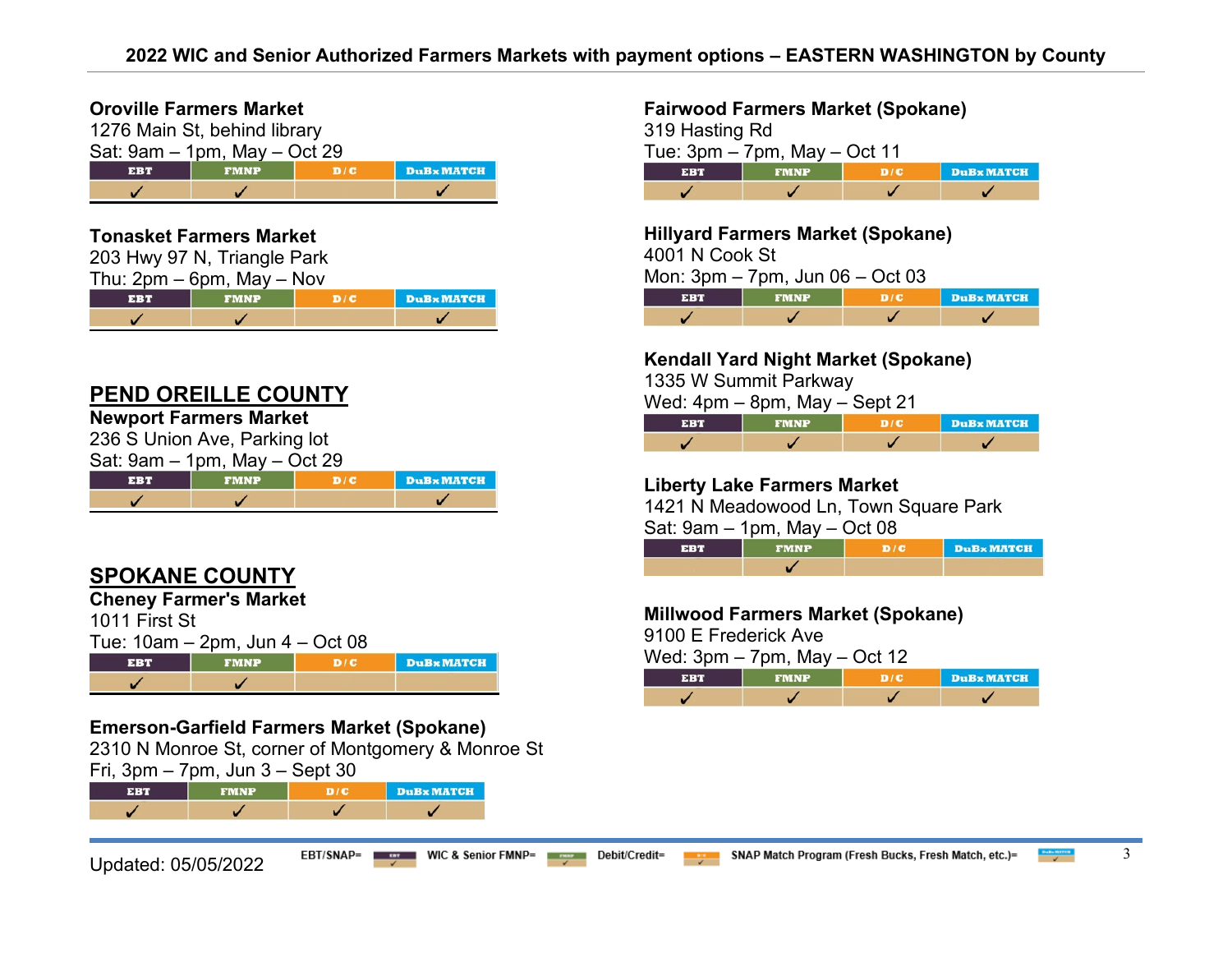**South Perry Thursday Market (Spokane)** 

| 924 S Perry St                    |             |     |                   |
|-----------------------------------|-------------|-----|-------------------|
| Thu: $3pm - 7pm$ , May $-$ Oct 27 |             |     |                   |
| <b>EBT</b>                        | <b>FMNP</b> | D/C | <b>DuBx MATCH</b> |
|                                   |             |     |                   |

#### **Spokane Farmers Market**   $20 W 5<sup>th</sup>$  Ave NE Wed & Sat: 8am – 1pm, May – Oct 29 **FMNP EBT**  $D/C$ **DuB MATCH** ✓  $\checkmark$  $\checkmark$

#### **Spokane Valley Farmers Market**

2426 N Discovery Pl

| Fri: $4\text{pm} - 8\text{pm}$ , Jun $3 -$ Sept 16 |             |  |            |  |
|----------------------------------------------------|-------------|--|------------|--|
| EBT                                                | <b>FMNP</b> |  | DuBx MATCH |  |
|                                                    |             |  |            |  |

#### **The West Central Farmers Market**

1832 W Dean Ave

| Tue: 4pm – 7pm, Jun 13 – Aug 29 |             |  |            |  |
|---------------------------------|-------------|--|------------|--|
| <b>EBT</b>                      | <b>FMNP</b> |  | DuBx MATCH |  |
|                                 |             |  |            |  |

# **STEVENS COUNTY**

**N.E.W. Farmers Market (Colville)**

119 E Astor, corner of Main & Astor

Wed & Sat: 9am – 1pm, May – Oct 29

|  | <b>DuRx MATCH</b> |
|--|-------------------|
|  |                   |

#### **Chewelah Farmers Market**

700 N Park St, City Park Fri: 11am – 3:30pm, May – Oct 14 **EBT**  $D/C$ **DuB** MATCH J V  $\checkmark$  $\overline{\mathscr{L}}$ 

# **WALLA WALLA COUNTY**

**City of College Place Farmers Market (Walla Walla)** 

801 SE Larch Ave, Lions Park

Thu:  $4$ pm – 7pm, May – Sept 29

| $\sim$ | <b>DuB</b> <sub>x</sub> MATCH |
|--------|-------------------------------|
|        |                               |

#### **Downtown Farmers Market (Walla Walla)**

106 W Main St

Sat: 9am – 1pm, May – Oct 29

|  | <b>DuBx MATCH</b> |
|--|-------------------|
|  |                   |

# **WHITMAN COUNTY**

**Pullman Farmers Market** 

150 E. Spring St, Brelsford WSU Visitor Center Wed: 3:30pm – 6:30pm, May – Oct 11

| $\alpha$ and $\alpha$ is superimed to superificant with $\alpha$ |             |  |            |  |  |
|------------------------------------------------------------------|-------------|--|------------|--|--|
| ERT                                                              | <b>FMNP</b> |  | DuBx MATCH |  |  |
|                                                                  |             |  |            |  |  |